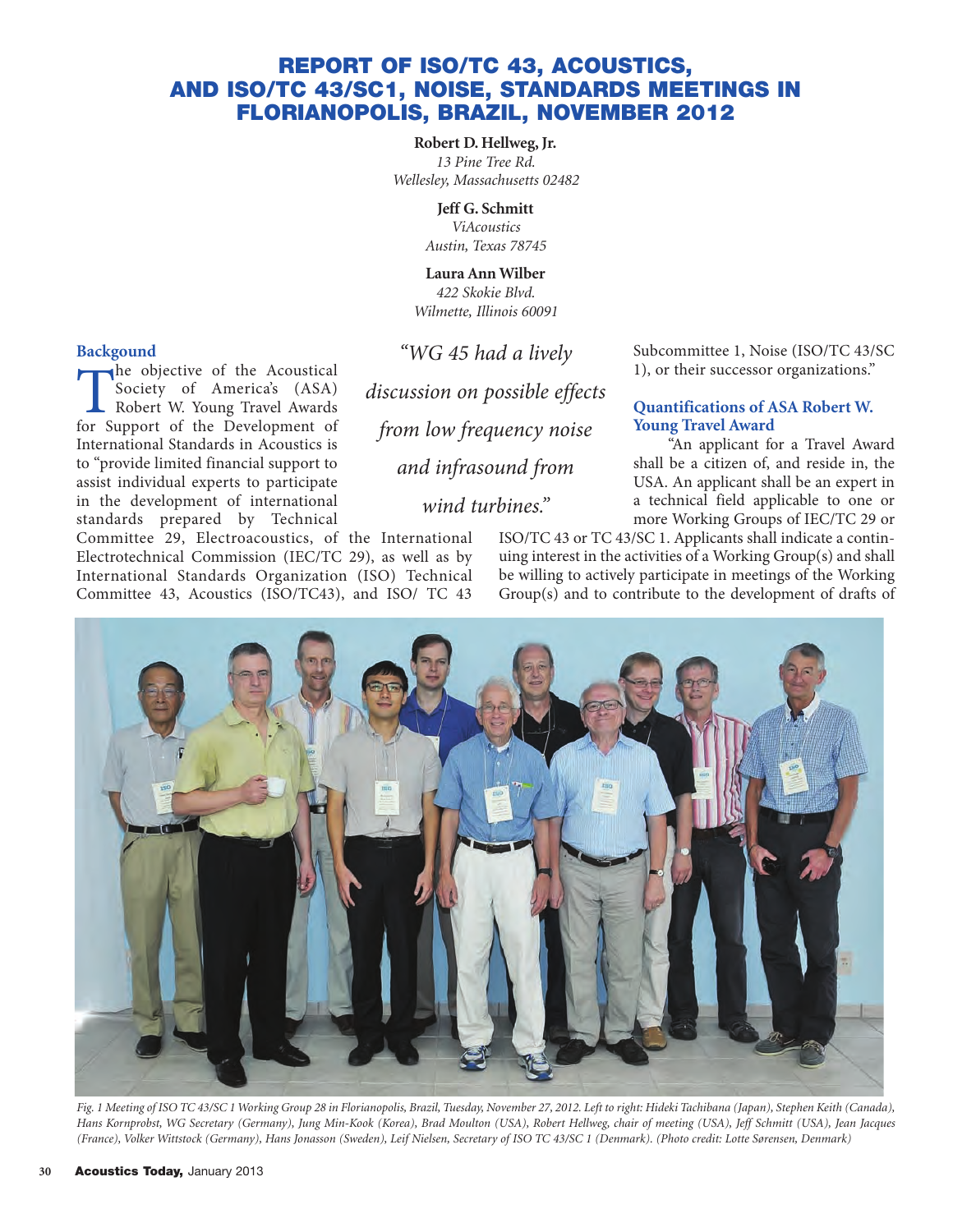standards. An applicant for a Travel Award shall be selfemployed, an employee of a small firm, semi-retired, or retired. Recipients of travel support awards shall be members of the Acoustical Society of America."

#### **2012 Award Recipients**

The 2012 Robert W. Young Travel Award recipients were Robert Hellweg, Jeff Schmitt, and Laura Ann Wilber, who attended the ISO/TC43 and ISO/TC43/SC1 working group meetings held in Florianopolis, Brazil, November 26–30, 2012.

In addition to the three award recipients, the United States was represented by Paul Schomer (Head of the US delegation and ASA Standards Director), Elliott Berger (3M), Joseph Bocchiaro (InfoComm International), Douglas Moore (General Motors Company) and Brad Moulton (ExxonMobil).

• ISO TC 43 Working Groups that met in Florianopolis were:

WG 1 Threshold of hearing

WG 9 Method of calculating loudness level

• ISO TC 43/SC 1 Working Groups that met in Florianopolis were:

> WG 17 Sound attenuation of hearing protectors WG 28 Basic machinery noise emission standards WG 42 Measurement of noise emission (external) from road vehicles (Joint TC 43/SC1/TC 22 working group)

> WG 45 Description and measurement of environmental noise

The following are the reports of the three ASA Robert W. Young Award recipients on their activities—an overview from each followed by some of the meetings details.

#### **Overview by Robert D. Hellweg, Jr.**

Having received an ASA Robert W. Young Travel Award for the Development of International Standards, I was able to attend the ISO technical committee 43 (TC 43) (Acoustics) and the ISO/TC43 Subcommittee 1 (SC 1) (Noise) meetings in Florianopolis, Brazil. There were representatives from thirteen countries: Brazil, Canada, Denmark, France, Germany, Japan, Republic of Korea, Luxembourg, Norway, South Africa, Sweden, United Kingdom, and the United States of America. The previous ISO TC43 and TC43/SC1 meetings were held in London, England in April 2011.

I participated in two ISO/TC 43/SC 1 Working Group (WG) meetings: WG 28 "Basic machinery noise emission standards" and WG 45 "Description and measurement of environmental noise." After the working group meetings, I attended the plenary meeting of SC 1 at which I reported the activities of WG 28 and the plenary meeting of TC 43.

It is important that the United States have effective representation at ISO working group meetings since, in practice, the responses to comments on draft standards are determined during those meetings. I believe overall the U.S. delegation was successful in accomplishing its goals, and where we were not successful we either understood

and accepted the reasons or knew what actions are needed for future success.

On a personal note, the organization of the meeting was well handled by Professor Samir Gerges and his aides, and the venue was exceptional—a hotel on a 3-mile beach perfect for running—with excellent food and wonderful weather. My detailed report follows after the other two reports.

#### **Report by Jeff G. Schmitt**

The ISO/TC 43/SC 1 Working Group 28 meeting on sound power level determination and sound pressure level measurement standards was held at the end of November 2012 in Florianopolis, Brazil. The meeting was well attended with representation from the US, Canada, Japan and several European countries contributing to the discussion.

Key standards under discussion were an upcoming revision to ISO 6926 on the calibration of reference sound sources. A significant number of technical comments had been received in response to circulation of the first Draft International Standard (DIS) version of the document and these were discussed at the meeting. Key areas of discussion involved issues related to measurement traceability and uncertainty, as well as clarifications and improvements to the general method requirements, which remain largely similar to the previous version of ISO 6926.

Also considered was a Committee Draft (CD) document on an amendment to ISO 3745 Acoustics— Determination of sound power levels of noise sources using sound pressure— Precision methods for anechoic rooms and hemi-anechoic rooms, Annex A, which would adopt the new ISO 26101 standard as the method for qualifying free field test environments for sound power level determination. A New Work Item Proposal and a first CD version of this amendment will be forthcoming in 2013.

A discussion of the recent revisions to the ISO 3740 series of sound power level determination standards, and in particular ISO 3744 (Engineering methods in an essentially free field over a reflecting plane), led to a general discussion on the overall complexity of the documents and difficulties that normal users have interpreting and implementing them. The Working Group agreed that in an attempt to have our standards address the more complex acoustic situations, we have made it difficult for most users to make the more typical measurements. As a result of these discussions, a task group was formed to develop some preliminary drafts of a simplified sound power standard, with ISO 3744 being the first work item for consideration. Additional actions are expected in this area during 2013.

Other agenda items included revisions to ISO 3740 and ISO 11200, both guidance documents for the overall series of sound power and sound pressure level standards and an upcoming ISO/DIS 9295 on high frequency sound power level determination. Other preliminary work items were also considered during the day and a half of meetings.

In addition to the WG 28 meeting, I also attended the WG 17 meeting on hearing protector testing. A CD version of an update to the ISO 4869 procedures for the measurement of hearing protector attenuation using the Real Ear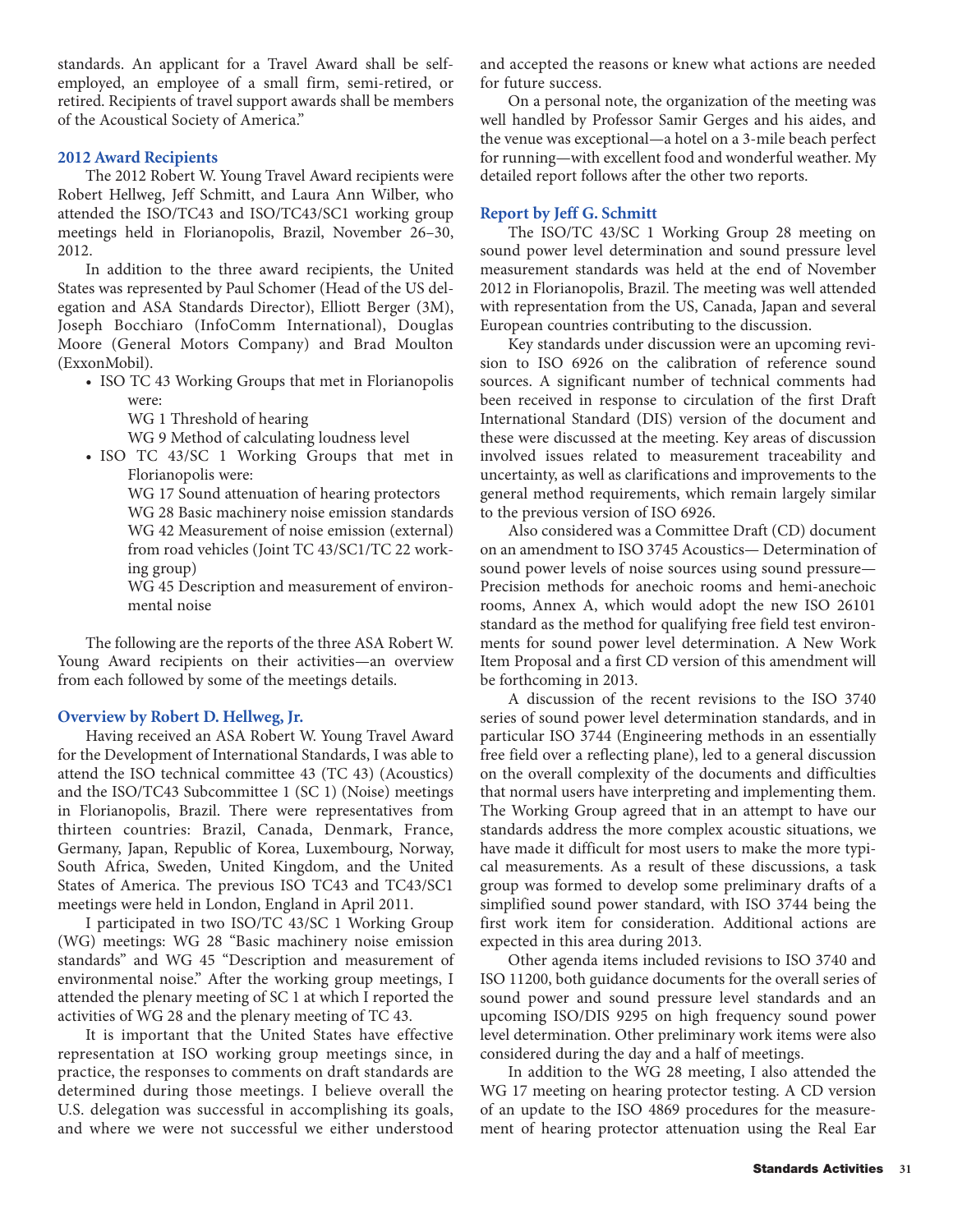Attenuation at Threshold (REAT) method was discussed during that meeting. Several decisions were made in that working group meeting that might eventually lead to revisions to the ANSI/ASA S12.6 test method for REAT testing.

Florianopolis is a wonderful Brazilian city which provided a beautiful setting for the meeting.

#### **Report by Laura Ann Wilber**

ISO/TC 43 held its meeting in Florianópolis, Brazil from 26 to 30 November 2012. The first part of the week was devoted to working group meetings. I attended WG 1 "Threshold of Hearing" as a member of the working group, and WG 9 "Method for calculating loudness level" as the convenor of that working group. In addition I attended the plenary session on TC 43/SC 1 and the plenary session of TC 43, at which I presented a report on the actions of WG 9.

**TC43/WG 1 Threshold of Hearing:** I have been a member of TC 43/WG 1 since the late 1970's. The Working Group is concerned with threshold measurements (e.g., Reference Equivalent Threshold Sound Pressure Levels (RETSPLs) for supra aural and circumaural earphones). At the ISO level there are currently standards for each type of transducer. In ANSI/ASA standards the tendency is to include all of these in one document (ANSI/ASA S3.6). Recently this working group was asked to take over the work on ISO 1999, Acoustics—"Determination of occupational noise exposure and estimation of noise-induced hearing impairment." At the meeting in Florianopolis much of the time in the WG 1 meeting was spent going over suggested revisions to ISO/DIS 1999, most of which were editorial. ISO/DIS 1999 is being prepared for circulation as a Final Draft International Standard (FDIS). The group agreed on the changes which will be incorporated into the draft by the project leader, Stig Arlinger.

We also discussed recommended changes to ISO 389-3 Acoustics—"Reference zero for the calibration of audiometric equipment—Part 3: Reference equivalent threshold force levels for pure tones and bone vibrators." Again, most of the comments were general or editorial, almost all were submitted by the U.S., and most were accepted.

There was some discussion of a proposed working draft of PWI 7029 Acoustics—"Statistical distribution of hearing thresholds as a function of age." Considerable work in this area has been carried out in Japan and it is hoped that the final revision will extend the age range to 80 years. WG 1 has been involved with levels by age and sex for some years—and this data is incorporated in other standards it has promulgated.

There is a preliminary work item for revision of ISO 389- 1 Acoustics—"Reference zero for the calibration of audiometric equipment—Part 1: Reference equivalent threshold sound pressure levels for pure tones for supra-aural earphones." There continues to be concern, especially in Europe, that the TDH-39 earphone is not consistent from one earphone to another—and that there is an error at 6 kHz. This appears to go beyond the known concern of the changing grid cloths in this earphone. On several occasions it has been suggested that this earphone be deleted from the ISO standard, but since it is still widely used that has not yet been done. We will continue to be in contact with the manufacturer to determine whether this problem can be resolved.

There was further discussion of whether or not to revise ISO 389–7, –8, and –9. In the case of 389–8 which relates to circumaural earphones, there was concern as to whether the earphone referenced in the standard is still available.

Because of the limited time, it was agreed that the project leaders would circulate their documents for on-line review. There is no plan to meet again until the next plenary session of TC 43 in 2014.

**TC43/ WG 9 (Loudness)** has had somewhat of a contentious history because there are two different approaches for measuring stationary loudness—the revised Zwicker method (which is a DIN document) and the Cambridge method (Moore-Glasberg) which is essentially the same as the ANSI/ASA S3.4 standard on measuring loudness. We had been told that a standard could not contain two procedures which yielded different results. As a consequence the majority of members of WG 9 decided to support the Moore-Glasberg procedure. This position was initially supported by the member bodies, but at the last vote the document was rejected. Since the time limit for completion of the document had expired, it was not possible to continue revision. Thus this rejection ultimately led to the recommendation that two separate standards be created–one using the revised Zwicker method, and the other the Moore-Glasberg procedure. This suggestion was approved by the member bodies, and as a consequence two project leaders have been selected and preliminary work has begun on each document. These documents may also contain methods for measuring non-stationary (or fluctuating) noise. There was some discussion of each procedure and finally it was agreed that the project leaders would submit draft documents for review by the entire working group. In addition a preliminary date for a face-to-face meeting in Canada has been set to take place at the ICA/ASA/CAA meeting in Montreal in June 2013. Colin Novak, the project leader for the Moore-Glasberg document, will look into the feasibility of having this working group meeting in Montreal. In the meantime we will continue to exchange revision proposals will be exchanged via e-mail.

As the convenor of this working group, I also had to present a summary of our work at the plenary session. It should be noted that although TC 43 is the parent group (and the place that WG's 1 and 9 reside), the majority of proposals in TC 43 come from the several working groups in TC 43/SC 1.

It should also be noted that the Brazilians were most accommodating to us at the meeting—the food was great, and some of our delegation revealed great dancing skills at the banquet.

## **Detailed report of committee activities by Robert Hellweg**

**I. ISO/TC 43/SC 1/WG 28** "Basic machinery noise emission standards": William Lang has been convenor of WG 28 for many years, and I served as acting convenor of the meeting at his request. The United States had two other represen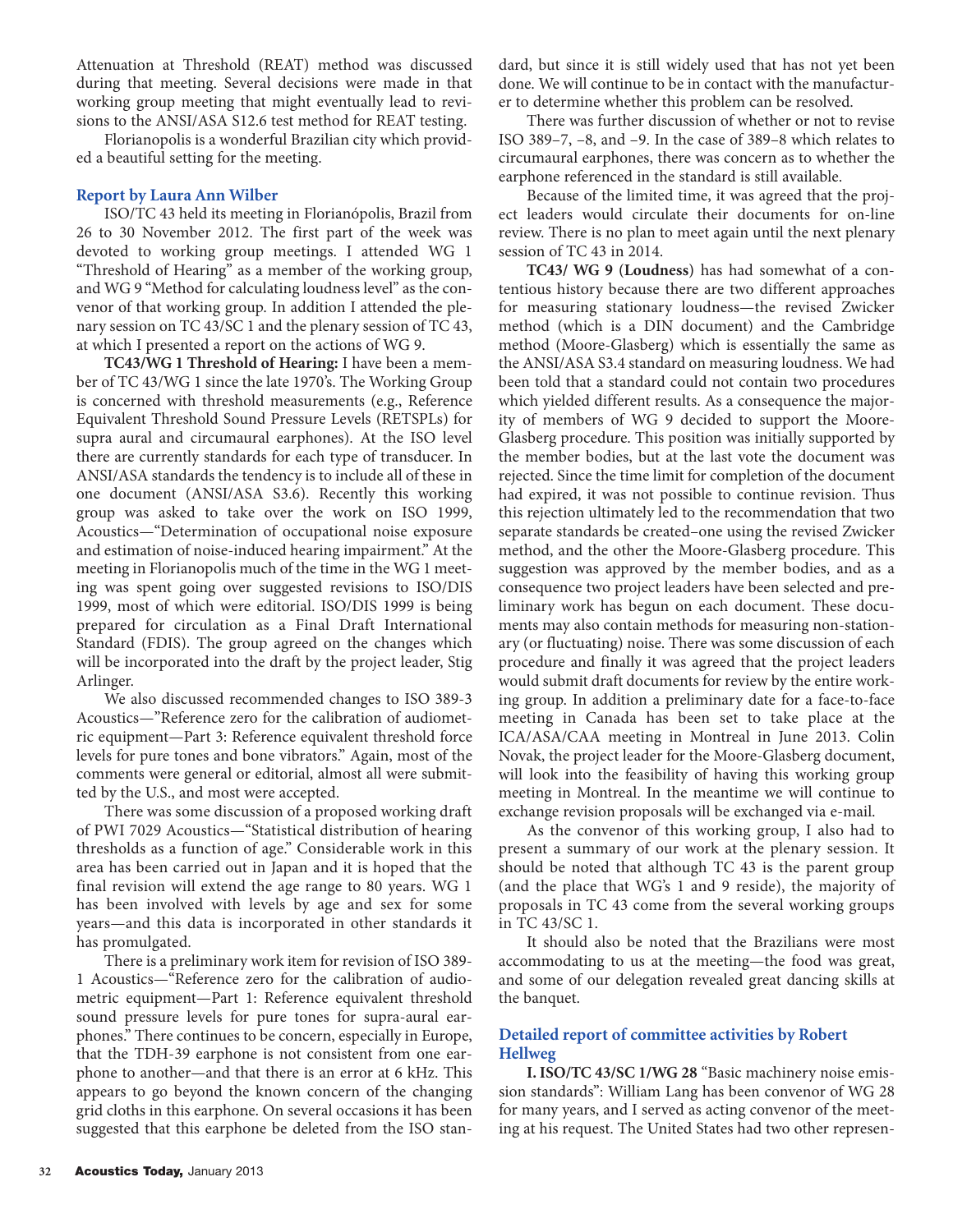tatives at the WG 28 meeting (Jeff Schmitt and Brad Moulton), and other countries represented were: Canada, France, Germany, Japan, Republic of Korea, and Sweden. (see Fig. 1) The standards under discussion included:

- ISO 3744 Acoustics—Determination of sound power levels and sound energy levels of noise sources using sound pressure—Engineering methods in an essentially free field over a reflecting plane,
- ISO 3745 Acoustics—Determination of sound power levels of noise sources using sound pressure— Precision methods for anechoic rooms and hemi-anechoic rooms,
- ISO 6926 Acoustics—Requirements for the performance and calibration of reference sound sources used for the determination of sound power levels,
- ISO 3740 Acoustics—Determination of sound power levels of noise sources—Guidelines for the use of basic standards,
- ISO 11200 Acoustics—Noise emitted by machinery and equipment – Guidelines for the use of basic standards for the determination of emission sound pressure levels at a work station and at other specified positions,
- ISO 11201 Acoustics—Noise emitted by machinery and equipment—Determination of emission sound pressure levels at a work station and at other specified positions in an essentially free field over a reflecting plane with negligible environmental corrections, and
- ISO 11202 Acoustics—Noise emitted by machinery and equipment—Determination of emission sound pressure levels at a work station and at other specified positions applying approximate environmental corrections.

The ISO 3740 series of sound power standards and ISO 6926 are of particular importance to the ASA Accredited Standards Committee S12 (Noise) since the current versions have been nationally adopted as the ANSI/ASA S12.5x series and ANSI/ASA S12.5, respectively.

In addition the ISO/TC 43/SC 1 Secretariat asked WG 28 for a recommendation on the recent systematic review of several ISO Standards, for which the United States and two other countries had recommended revision:

- ISO 7574-1,-2,-3, and -4 (Statistical methods for determining and verifying stated noise emission values of machinery and equipment) and
- ISO 11689 (Procedure for the comparison of noiseemission data for machinery and equipment).

The ISO Central Secretariat requested that ISO/TC 43/SC 1 delete preliminary work items (PWI) in WG 28 which had not been active, and ISO/TC 43/SC 1 asked WG 28 for a recommendation on:

- PWI 4871 (Declaration and verification of noise emission values of machinery and equipment)
- PWIs 9614-1, -2, -3 (Determination of sound power levels of noise sources using sound intensity)

**ISO 3744:** Although not in attendance, WG 28 member Patrick Kurtz from Germany sent a letter to WG 28 urging

that the standard be simplified since it was unnecessarily complex for manufacturers to use and as a result manufacturers were using other less precise methods. Kurtz especially mentioned the uncertainty and background noise correction sections. All members agreed to the need for a simplified version, and WG 28 formed an ad hoc project team to start a revision immediately to simplify ISO 3744 – the project coleaders will be Kurtz and Jean Jacques from France. Jeff Schmitt raised several issues with the current standard especially on the environmental correction K2, and it was clarified that it was intentional that there was no restriction on K2 in frequency bands but only on A-weighted K2.

**Amendment to ISO 3745 Annex A** on room qualifications. WG 28 resolved comments received from WG 28 members on the proposed amendment to Annex A, which will incorporate provisions in the newly adopted ISO 26101:2012 on anechoic room qualifications. At its meeting, ISO/TC 43/SC 1 approved a ballot for a new work item proposal for the proposed amendment. Jeff Schmitt suggested that it should be possible to use a draw away test to determine which portions of a room meet precision grade, engineering grade and then survey grade.

WG 28 recommended that TC 43 not disband WG 8 (Test methods for the qualification of free-field environments) as planned. WG 28 supported the proposal raised by

# **TUNE INTO ZERO's SOUND SOLUTIONS**

ZERO is a world-wide leader in high-performance acoustical control for doors, windows and walls. Nobody does sound control better — we use advanced technology and testing to master the challenges of creating an effective barrier and preventing gaps in that barrier for the life of the assembly. Our systems are rated for use in sound studios and recording facilities, music halls, etc - up to 55 STC. Let us help you close the door on noise — contact us for a copy of our 20 page Sound Control brochure, and our 72 page Product Catalog, or visit our website.

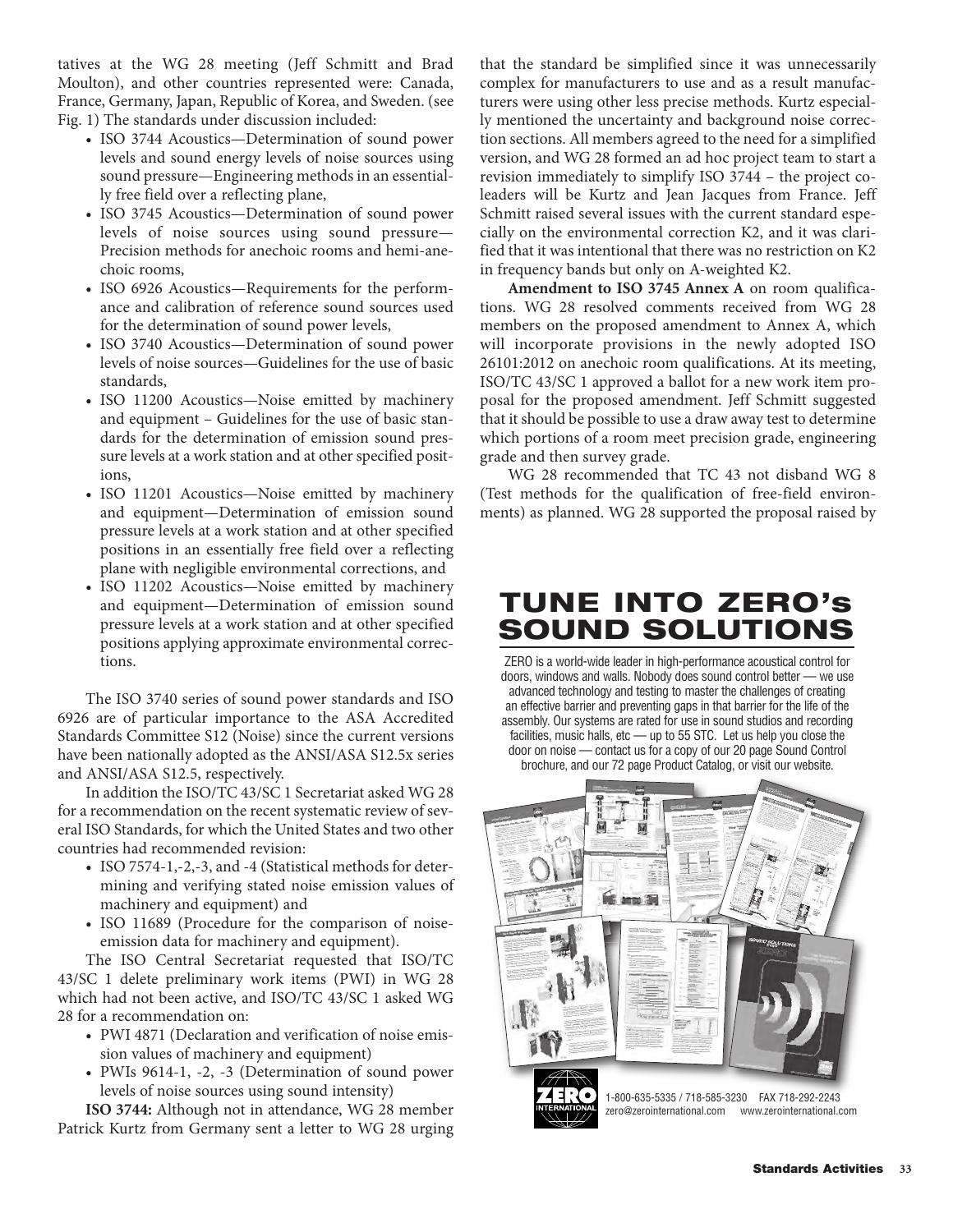several experts in WG 8 not to disband WG 8 to enable the continuation of their work on improvement of ISO 26101:2012.

**ISO/CD 6926:** Most of the US comments on the draft were either accepted or the rationale for accepting them adequately explained. The major exception was the rejection of the US comment to replace "calibration" with another term. The US comment was in response to the National Institute for Standards and Technology (NIST) National Voluntary Laboratory Accreditation Program (NVLAP) stating that it considers ISO 6926 to be a "calibration" standard (such as IEC standards for microphones and sound level meters) and not a measurement standard, and therefore, labs wishing accreditation must comply with ISO 17205 calibration laboratory requirements. It was agreed in WG 28, that the ISO 17205 requirements on calibration laboratories are not applicable to laboratories testing to ISO 6926, and WG 28 agreed to insert a paragraph or note stating this. (Apparently this problem is unique to the US and does not exist in other countries, especially in those countries where only one lab is accredited to test to ISO 6926 and it is also a "calibration" laboratory.)

**ISO 3740:** WG 28 comments on the first working group draft for the revision of ISO 3740 were briefly discussed in the absence of the project leader, Mr. Hubner from Germany. A detailed discussion will occur at the next meeting of WG 28 in spring 2013, when the project leader and other commenters will be present.

**ISO/DIS 11200:** ISO member body comments on the DIS ballot were considered and resolved. The project leader, Mr. Jacques, will prepare a draft Final Draft International Standard (FDIS) for WG 28 review and then submittal to the ISO Secretariat for ballot.

**ISO 11201:** Jeff Schmitt raised the issue that ISO 11201 permits precision-grade measurement but not an engineering-grade measurement of operator position emission sound pressure level when the major noise source is not line-ofsight to the microphone position. The concern by non-US members of WG 28 is that this could over estimate the emission sound pressure level during verification. The previous version of ISO 11201 permitted this type of measurement but did not allow environmental corrections. WG 28 agreed to consider an amendment with a note clarifying this and to permit such engineering grade measurements.

**ISO 11202:** Some inconsistencies in ISO 11202, raised by a previous Italian comment with respect to the determination of the local environmental correction K3 and the minimum 1-m distance, were discussed. These could lead to an underestimation of the emission sound pressure level for large machines or prevent the application of the standard for smaller sound sources. A proposal for an amendment specifying relevant requirements for small and large machines will be prepared by Messrs. Stephen Keith of Canada and Hans Jonasson of Sweden by January 31, 2013.

**Systematic reviews of ISO 7574-1,-2,-3,-4 and ISO 11689:** ISO/TC 43/SC 1 asked WG 28 for recommendation on the ballot for reconfirming these standards. The United States and two other countries voted that these standards should be revised instead of reconfirmed. However, WG 28

recommended reconfirmation since a project leader to revise the standards was not identified. Subsequently, ISO/TC 43/SC 1 agreed with the WG 28 recommendation after not finding a volunteer to be project leader from all members of SC1 who were present at the TC 43/SC 1 meeting. In my opinion the United States should not vote to revise an International Standard unless it also volunteers a project leader for that revision or supplies text suitable for the revision.

**ISO 4871:** WG 28 agreed to delete the preliminary work item (PWI) to revise ISO 4871 since no progress has been made. There is interest in the United States to revise this document; however, there is little interest elsewhere. As soon as a first working draft for revision of ISO 4871 is available a PWI will be reinstated.

**ISO 9614-1, -2, and -3:** WG 28 sent a questionnaire to its members to obtain information on the application of the sound intensity methods by industries and consultants. The reply date of this questionnaire is January 31, 2013. The deletion of these PWIs as requested by the International Organization for Standardization Central Secretariat (ISO/CS) was accepted by WG 28. As soon as a first working draft for revision of the ISO 9614 series is available a PWI will be reinstated.

**ISO/TC 43/SC 1/WG 28 next meeting:** The next meeting of ISO TC 43/SC 1/WG 28 will be in the second week of March or the second week of April 2013. Another WG 28 meeting will be held six months later in conjunction with INTER-NOISE 2013 in September 2013 in Innsbruck, Austria.

#### **II. ISO TC 43/SC 1/WG 45: Environment Noise**

Paul Schomer, who is the convenor of WG 45, Brad Moulton, and I were the United States' representatives at the meeting. Other countries represented were: Canada, Denmark, France, Germany, Japan, Republic of Korea, Sweden, and the United Kingdom. The standards under discussion included:

- ISO/CD 1996-1 Acoustics—Description, measurement and assessment of environmental noise—Part 1: Basic quantities and assessment procedures
- ISO 1996-2 Acoustics—Description, measurement and assessment of environmental noise—Part 2: Determination of environmental noise levels

**First ISO/CD 1996-1:** WG 45 discussed and resolved comments received on national balloting of the first committee draft (CD1). Major changes include modifications and refinements to the noise exposure curves and adjustments for types of noise sources. Instead of preparing a DIS for ballot, WG 45 agreed to prepare a second CD which will be circulated for ballot in early 2013. This second CD will also include uncertainty on the percentage of highly annoyed as a function of sound level.

**ISO 1996-2:** WG 45 is preparing a revision of ISO 1996- 2. A new work item will be presented to ISO TC 43/SC 1 and a draft is being prepared to accompany that ballot. The revision will include a new engineering grade prominent discrete tone procedure (details below).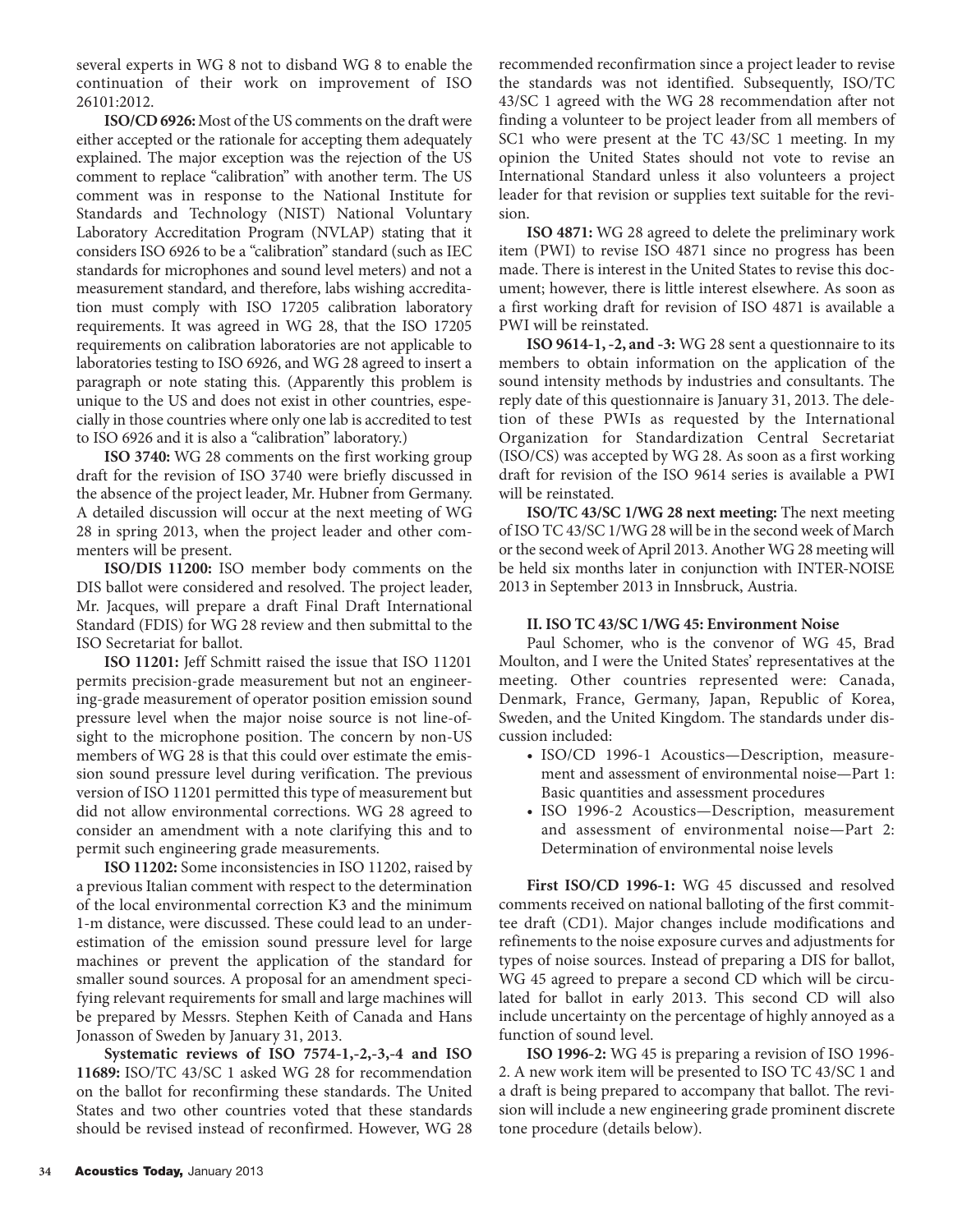**Prominent discrete tone procedure:** The existing engineering-grade fast Fourier transform (FFT) procedure in ISO 1996-2 will be replaced by a tone-to-noise ratio procedure based on DIN 45680. The new FFT procedure is similar to the toneto-noise ratio procedures in ANSI/ASA S1.13 Annex A and ANSI/ASA S12.10 Part 1. The new tone method has procedures for handling tones in which the tone frequency changes, such as from wind turbines. The survey-grade one-third octave band method will not change, which is the same as that in ANSI/ASA S12.9 Part 3. Both WG 45 and ISO/TC 43/SC 1 are hopeful that the new tone procedure in ISO 1996-2 will be the basis for a stand-alone tone procedure, which would be referenced by both ISO 7779 (information technology equipment noise) and IEC 61400-11 (wind turbine noise).

**Wind Turbine Noise:** Paul Schomer stated that WG 45 is addressing two issues of wind turbine noise: 1) physical prediction of wind turbine noise in the environment and 2) human response. WG 45 agreed to publish a technical report initially instead of a standard.

WG 45 has not progressed much on the technical report; however, there was a lively discussion on possible effects from low frequency noise and infrasound from wind turbines. Paul Schomer opined that low frequency noise or infrasound from wind turbines could cause adverse health effects in some people who are prone to sea sickness; he estimated that this could affect only 0.1% to 1% of the exposed population. His assertion is based on both self-reported claims from some residents near wind turbines and results reported in journal articles concerning low frequency sound and infrasound from other sources. However, Hideki Tachibana from Japan presented recent research that he said demonstrates that low frequency noise and infrasound from wind turbines are not a problem (refer to his INTER-NOISE 2012 paper for preliminary information on his research.) This debate will continue as more research is conducted and published!

**Impulse Noise:** Doug Manville (Denmark) reported that the UK is considering revising BS 4142:1997 to include an objective method of identifying impulse corrections, and he will liaise with this development.

**ISO/TC 43/SC 1/WG 45 next meeting:** The next meeting will be sometime in 2013 – the date and place has not been set.

#### **III. ISO/TC 43/SC 1 Plenary meeting:**

Paul Schomer led the US delegation, and other US delegates were: Elliott Berger, Joseph Bocchiaro, Doug Moore, Laura Wilber and Robert Hellweg. SC 1 confirmed several standards and approved the circulation of numerous draft standards and several PWIs. Of particular note are the following:

During the SC 1 plenary meeting Joseph Bocchiaro of InfoComm International presented a US proposal for SC 1 to consider the international adoption of their American National Standard, ANSI/INFOCOMM 1M-2009, Audio Coverage Uniformity in Enclosed Spaces. Bocchiaro indicated that this would be the first of several standards. There was agreement that this was needed, but there was much discussion on whether the standards should be Audio Engineering Society (AES) or ISO standards. Schomer and Bocchiaro explained that they considered AES, but decided that the work was better suited in ISO/TC 43. There was more discussion on whether it should be in ISO TC 43/SC 1 or ISO/TC 43/SC 2 (Building Acoustics). It was agreed that the US would submit a revised new work item proposal to SC 1 with the existing ANSI/INFOCOMM standard as Part 1. Bocchiaro will prepare this proposal for SC 1 ballot.

With the resignation of William Lang as convener of WG 28, SC 1 appointed Robert Hellweg as convener of WG 28. There were numerous expressions of gratitude and appreciation to Bill Lang for providing leadership and years of service as convener of WG 28.

**ISO TC43/SC1 next meeting:** The next meeting of ISO/TC 43/SC 1 will be in Berlin at the Deutsches Institut für Normung (DIN) offices during the week of May 19 – 23, 2014.

#### **IV. ISO/TC 43 Plenary meeting**

Paul Schomer led the US delegation, and other US delegates were: Elliott Berger, Doug Moore, Laura Wilber and Hellweg. Of particular note is the following:

TC 43 agreed to continue WG 8 and will accept a PWI entitled "Test methods for qualification of free-field environment." Jeff Schmitt was appointed as convener of WG 8.

**ISO/TC 43 next meeting:** The next meeting of ISO/TC 43 will be in Berlin at the DIN offices during the week of May 19–23, 2014. **AT**